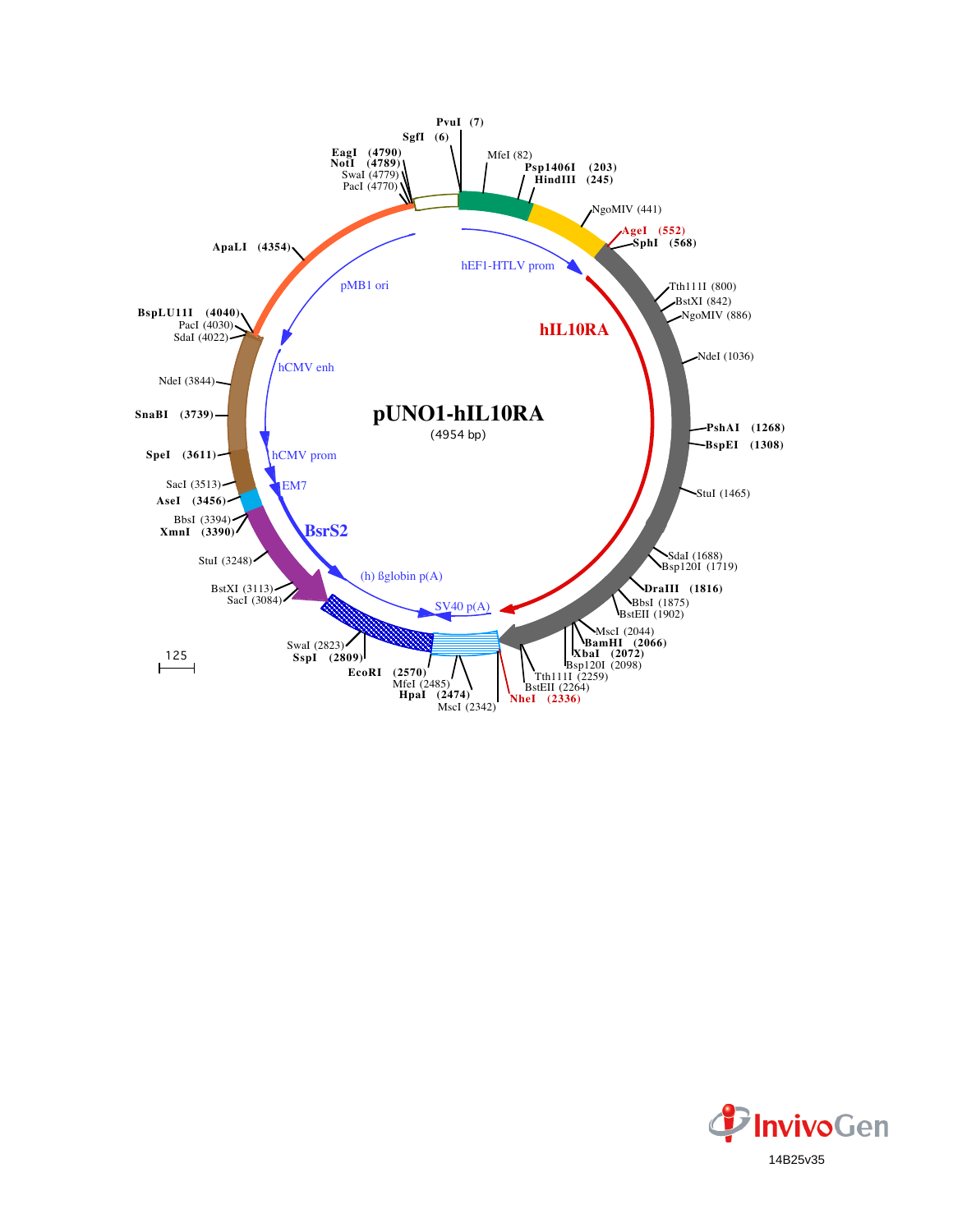**PvuI (7)**

1

**SgfI (6)** MfeI (82)

|                               | 101 GAGAAGGTGGCGCGGGGTAAACTGGGAAAGTGATGTCGTGTACTGGCTCCGCCTTTTTCCCGAGGGTGGGGGAACCGTATATAAGTGCAGTAGTCGCC                                                                                                                                                                                                                                                                                                                                     |                |
|-------------------------------|--------------------------------------------------------------------------------------------------------------------------------------------------------------------------------------------------------------------------------------------------------------------------------------------------------------------------------------------------------------------------------------------------------------------------------------------|----------------|
|                               | Psp1406I (203)<br>$HindIII$ (245)                                                                                                                                                                                                                                                                                                                                                                                                          |                |
|                               | 301 GCCATCCACGCCGGTTGAGTCGCGTTCTGCCGCCTCCCGCCTGTGGTGCCTCCTGAACTGCGTCCGCCGTCTAGGTAAGTTTAAAGCTCAGGTCGAGACC                                                                                                                                                                                                                                                                                                                                   |                |
|                               | NgoMIV(441)                                                                                                                                                                                                                                                                                                                                                                                                                                |                |
|                               | AgeI $(552)$<br>SphI (568)<br>501 TCTGTTCTGCGCCGTTACAGATCCAAGCTGTGACCGGCGCCTACCTGAGATCACCGGTAGGAGGGCCAGCATGCTGCCGTGCCTCGTAGTGCTGCTGCCGCG                                                                                                                                                                                                                                                                                                   |                |
|                               | 1 M L P C L V V L L A<br>601 GCGCTCCTCAGCCTCCGTCTTGGCTCAGACGCTCATGGGACAGAGCTGCCCAGCCCTCCGTCTGTGTGTTTGAAGCAGAATTTTTCCACCACATCCTCC<br>11 A L L S L R L G S D A H G T E L P S P P S V W F E A E<br>701 ACTGGACACCCATCCCAAATCAGTCTGAAAGTACCTGCTATGAAGTGGCGCTCCTGAGGTATGGAATAGAGTCCTGGAACTCCATCTCCAACTGTAGCCA<br>44▶ H W T P I P N O S E S T C Y E V A L L R Y G I E S W N S I S N C S O<br>Tth111I (800)<br><b>BstXI</b> (842)<br>NgoMIV (886) |                |
| 77▶                           | 801 GACCCTGTCCTATGACCTTACCGCAGTGACCTTGGACCTGTACCACAGCAATGGCTACCGGGCCAGAGTGCGGGCTGTGGACGGCAGCCGGCACTCCAAC<br>T L S Y D L T A V T L D L Y H S N G Y R A R V R A V D G S R H S N<br>901 TGGACCGTCACCAACACCCGCTTCTCTGTGGATGAAGTGACTCTGACAGTTGGCAGTGTGAACCTAGAGATCCACAATGGCTTCATCCTCGGGAAGATTC<br>111) W T V T N T R F S V D E V T L T V G S V N L E I H N G F I L G<br>NdeI (1036)                                                             |                |
|                               | 1001 AGCTACCCAGGCCCAAGATGGCCCCCGCAAATGACACATATGAAAGCATCTTCAGTCACTTCCGAGAGTATGAGATTGCCATTCGCAAGGTGCCGGGAAA<br>144▶O L P R P K M A P A N D T Y E S I F S H F R E Y E I A I<br>RKVPGN<br>1101 CTTCACGTTCACACACAAGAAAGTAAAACATGAAAACTTCAGCCTCCTAACCTCTGGAGAAGTGGGAGAGTTCTGTGTCCAGGTGAAACCATCTGTCGCT<br>177 F T F T H K K V K H E N F S L L T S G E V G E F C V O V K P<br>S V A<br>PshAI (1268)                                                |                |
|                               | 1201 TCCCGAAGTAACAAGGGGATGTGGTCTAAAGAGGAGTGCATCTCCCTCACCAGGCAGTATTTCACCGTGACCAACGTCATCATCTTTTGCCTTTGTCC<br>211 SR SN K G M W SK E E C I SL T R O Y F T V T N V I I F F A F V<br><b>BspEI</b> (1308)                                                                                                                                                                                                                                        |                |
|                               | 1301 TGCTGCTCTCCGGAGCCCTCGCCTACTGCCTGGCCCTCCAGCTGTATGTGCGGCGCCGAAAGAAGCTACCCAGTGTCCTGCTCTTCAAGAAGCCCAGCCC<br>244▶L L L S G A L A Y C L A L O L Y V R R K K L P S V L L F K K P S P<br>StuI (1465)                                                                                                                                                                                                                                          |                |
| 277 $\blacktriangleright$ F   | 1401 CTTCATCTTCATCAGCCAGCGTCCCTCCCCAGAGACCCAAGACACCATCCACCCGCTTGATGAGGAGGCCTTTTTGAAGGTGTCCCCAGAGCTGAAGAAC<br>I F I S Q R P S P E T Q D T I H P L D E E A F L K V S P E L K N<br>1501 TTGGACCTGCACGGCAGCACAGACAGTGGCTTTGGCAGCACCAAGCCATCCCTGCAGACTGAAGAGCCCCAGTTCCTCCTCCTGACCCTCACCCCCAGG<br>311▶ L D L H G S T D S G F G S T K P S L O T E E P O F L L P D P H P O                                                                         |                |
| $344$ $\blacktriangleright$ A | SdaI (1688)<br>R T L G N R E P P V L G D S C S S G S S N S T D S G I<br>D<br>C L O E P<br>Bsp120I (1719)                                                                                                                                                                                                                                                                                                                                   |                |
| 377▶                          | 1701 CAGCCTGAGCCCCAGCACAGGGCCCACCTGGGAGCAACAGGTGGGGAGCAACAGCAGGGGCCAGGATGACAGTGGCATTGACTTAGTTCAAAACTCTGAG<br>S L S P S T G P T W E O O V G S N S R G O D D S G I<br>D L V Q N S E<br>DraIII (1816)<br>BbsI (1875)                                                                                                                                                                                                                          |                |
|                               | 1801 GGCCGGGCTGGGGACACACAGGGTGGCTCGGCCTTGGGCCACCACAGTCCCCCGGAGCCTGAGGTGCCTGGGAAGAAGACCCAGCTGCTGTGGCATTCC<br>411▶ G R A G D T Q G G S A L G H H S P P E P E V P G E E D P A A V A F<br><b>BstEII</b> (1902)                                                                                                                                                                                                                                 |                |
|                               | 1901 AGGGTTACCTGAGGCAGACCAGATGTGCTGAAGAGGAAGGCAACCAAGACAGGCTGCCTGGAGGAAGAATCGCCCTTGACAGATGGCCTTGGCCCCAAATT<br>444▶O G Y L R O T R C A E E K A T K T G C L E E E S P L T D G L G P K F<br>XbaI (2072)                                                                                                                                                                                                                                       |                |
|                               | MscI (2044)<br><b>BamHI</b> (2066)<br>2001 CGGGAGATGCCTGGTTGATGAGGCAGGCTTGCATCCACCAGCCCTGGCCAAGGGCTATTTGAAACAGGATCCTCTAGAAATGACTCTGGCTTCCTCAGGG<br>477 CRCLVDEAGLHPPALAKGYLKQDPLEMTLASSG<br>2101 GCCCCAACGGGACAGTGGAACCAGCCCACTGAGGAATGGTCACTCCTGGCCTTGAGCAGCTGCAGTGACCTGGGAATATCTGACTGGAGCTTTGCCCATG<br>511 A P T G O W N O P T E E W S L L A L S S C S D L G I S D W S F A H<br>BstEII (2264)                                            | Bsp120I (2098) |
|                               | Tth111I (2259)<br>2201 ACCTTGCCCCTCTAGGCTGTGTGGCAGCCCCAGGTGGTCTCCTGGGCAGCTTTAACTCAGACCTGGTCACCCTGCCCCTCATCTCTAGCCTGCAGTCAAG<br>544PD LAPL GC V A A P G G L L G S F N S D L V T L P L I S S L O S S<br>MscI (2342)<br><b>NheI</b> (2336)                                                                                                                                                                                                    |                |
|                               | 2301 TGAGTGACTCGGGCTGAGAGGCTGCTTTTGATTTAGGCTAGCTGGCCAGACATGATAAGATACATTGATGAGTTTGGACAAACCACAACTAGAATGCAGT<br>577 E ●                                                                                                                                                                                                                                                                                                                       |                |
|                               | <b>HpaI</b> (2474) MfeI (2485)                                                                                                                                                                                                                                                                                                                                                                                                             |                |
|                               | EcoRI (2570)<br>2501 TATGTTTCAGGTTCAGGGGGAGGTGTGGGAGGTTTTTTTAAAGCAAGTAAAACCTCTACAAATGTGGTATGGAATTCTAAAATACAGCATAGCAAAACTTT                                                                                                                                                                                                                                                                                                                 |                |

GGATCTGCGATCGCTCCGGTGCCCGTCAGTGGGCAGAGCGCACATCGCCCACAGTCCCCGAGAAGTTGGGGGGAGGGGTCGGCAATTGAACG GGTGCCTA